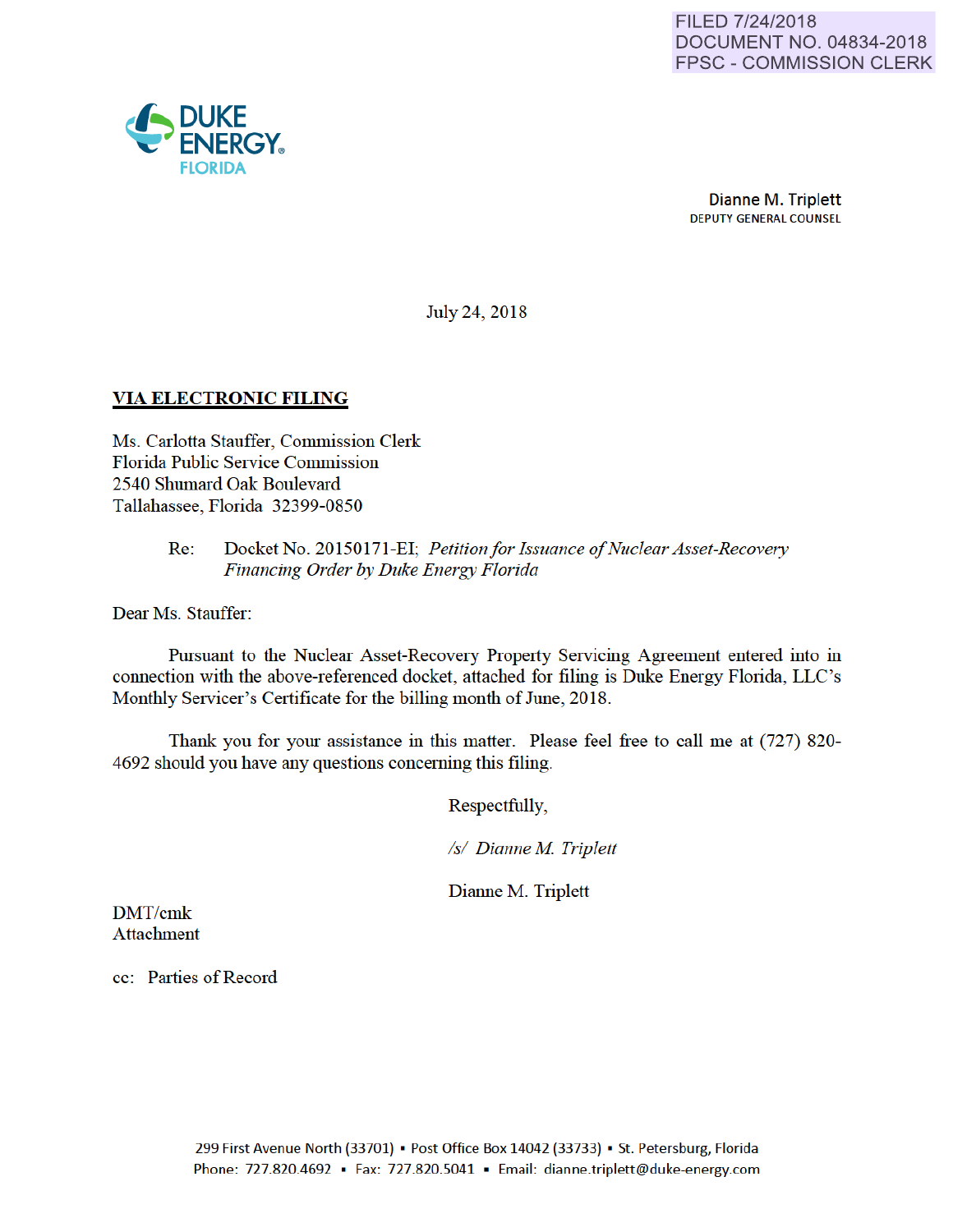# **CERTIFICATE OF SERVICE**

I HEREBY CERTIFY that a true and correct copy of the foregoing has been furnished via electronic mail to the following this  $24<sup>th</sup>$  day of July, 2018.

*/s/ Dianne M. Triplett* 

|                                                                                                                                                                                                                                                                                         | Attorney                                                                                                                                                                                                                                                                     |  |
|-----------------------------------------------------------------------------------------------------------------------------------------------------------------------------------------------------------------------------------------------------------------------------------------|------------------------------------------------------------------------------------------------------------------------------------------------------------------------------------------------------------------------------------------------------------------------------|--|
| Theresa Tan<br>Rosanne Gervasi<br>Office of the General Counsel<br><b>Florida Public Service Commission</b><br>2540 Shumard Oak Blyd.<br>Tallahassee, FL 32399-0850<br>ltan@psc.state.fl.us<br>rgervasi@psc.state.fl.us                                                                 | C. Rehwinkel / J. Kelly / P. Christensen<br>Office of Public Counsel<br>c/o The Florida Legislature<br>111 West Madison Street, Room 812<br>Tallahassee, FL 32399-1400<br>kelly.jr@leg.state.fl.us<br>rehwinkel.charles@leg.state.fl.us<br>christensen.patty@leg.state.fl.us |  |
| Jon C. Moyle, Jr.<br>Karen A. Putnal<br>118 North Gadsden Street<br>Tallahassee, FL 32301<br>jmoyle@moylelaw.com<br>kputnal@moylelaw.com<br>Robert Scheffel Wright<br>John T. LaVia, III<br>1300 Thomaswood Drive<br>Tallahassee, FL 32308<br>schef@gbwlegal.com<br>jlavia@gbwlegal.com | James W. Brew / Owen J. Kopon<br>1025 Thomas Jefferson Street, NW<br>Eighth Floor, West Tower<br>Washington, DC 20007-5201<br>jbrew@smxblaw.com<br>ojk@smxblaw.com                                                                                                           |  |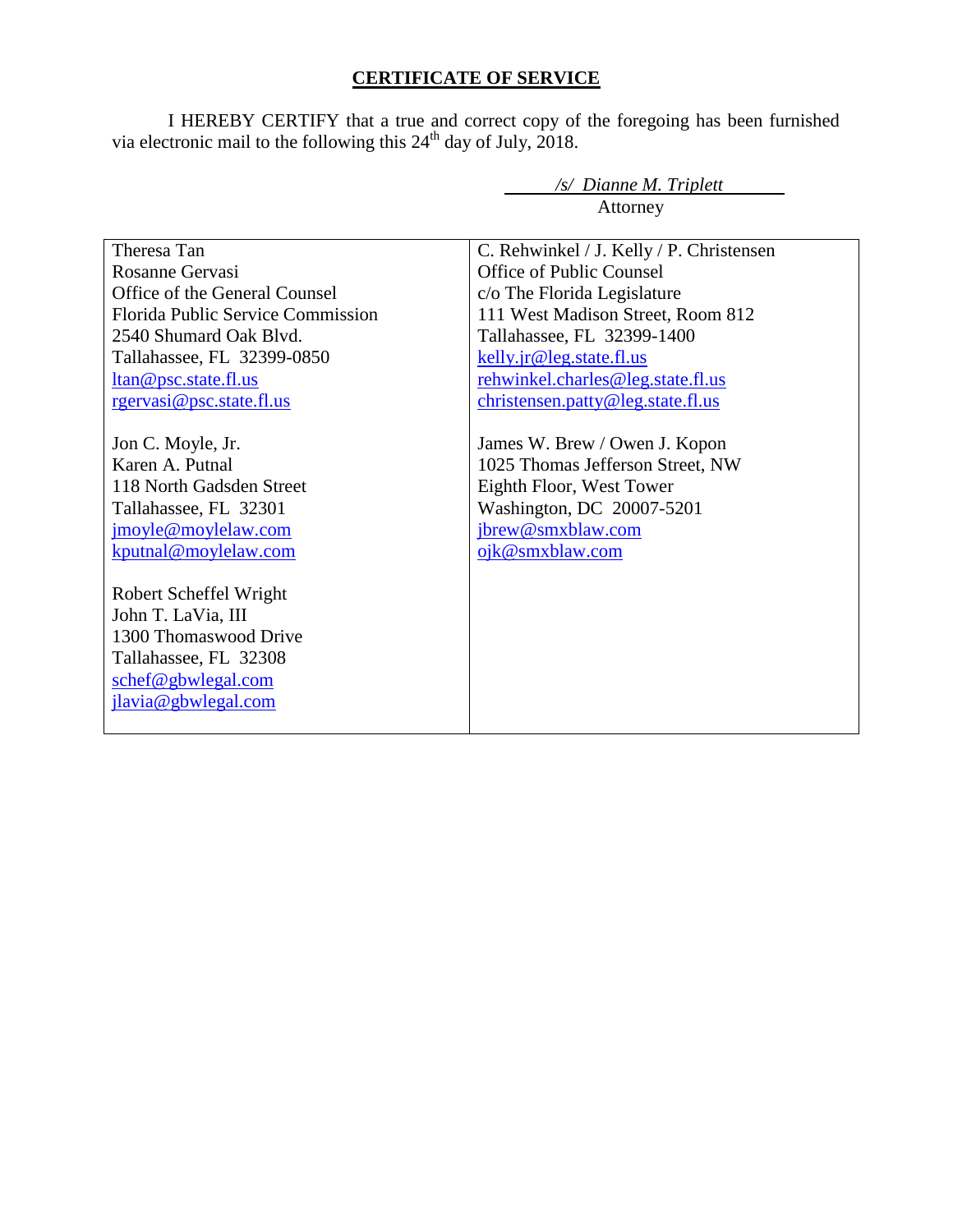## **MONTHLY SERVICER'S CERTIFICATE**

#### DUKE ENERGY FLORIDA PROJECT FINANCE, LLC

#### \$1,294,290,000 Series A Senior Secured Nuclear Asset-Recovery Bonds

Pursuant to SECTION 3.01(b) of the Nuclear Asset-Recovery Property Servicing Agreement dated as of June 22, 2016 by and between Duke Energy Florida, Inc., as Servicer, and Duke Energy Fiorida Project Finance, LLC, as Issuer (the "Servicing Agreement"), the Servicer does hereby certify as follows:

Capitalized terms used but not defined in this Monthly Servicer's Certificate have their respective meanings as set forth in the Servicing Agreement. References herein to certain sections and subsections are references to the respective sections or subsections of the Servicing Agreement.

Current BILLING MONTH: June 2018

#### Current BILLING MONTH: 5/31/2018 - 6/28/2018

| Standard Billing for prior BILLING MONTH: May 2018             |                  |       |
|----------------------------------------------------------------|------------------|-------|
| <b>Residential Total Billed</b>                                | s<br>191,228,194 |       |
| Residential NUCLEAR ASSET-RECOVERY CHARGE ("NARC") Billed      | 3,667,823        | 1.92% |
| General Service Non-Demand Total Billed                        | 21,175,317       |       |
| General Service Non-Demand NARC Billed                         | 318,368          | 1.50% |
| General Service Billed                                         | 1,426,440        |       |
| General Service NARC Billed                                    | 22,351           | 1.57% |
| <b>General Service Demand Total Billed</b>                     | 102,231,517      |       |
| <b>General Service Demand NARC Billed</b>                      | 1,856,922        | 1.82% |
| Curtailable Total Billed                                       | 735,504          |       |
| <b>Curtailable NARC Billed</b>                                 | 10,300           | 1.40% |
| Interruptible Total Billed                                     | 10,902,482       |       |
| Interruptible NARC Billed                                      | 243,529          | 2.23% |
| <b>Lighting Total Billed</b>                                   | 2,258,564        |       |
| <b>Lighting NARC Billed</b>                                    | 12,134           | 0.54% |
| YTD Net Write-offs as a % of Total Billed Revenue (see Note 1) |                  |       |
| Non-Residential Class Customer Write-offs                      |                  |       |
| Residential Class Customer Write-offs                          |                  |       |
| <b>Total Write-offs</b>                                        | 0.15%            |       |
| Aggregate NARC Collections (see Note 2)                        |                  |       |
| <b>Total NARC Remitted for Current BILLING MONTH</b>           |                  |       |
| <b>Residential NARC Collected</b>                              | \$<br>3,618,221  |       |
| General Service Non-Demand NARC Collected                      | 313,918          |       |
| General Service NARC Collected                                 | 21,775           |       |
| <b>General Service Demand NARC Collected</b>                   | 1,832,095        |       |
| <b>Curtailable NARC Collected</b>                              | 10,282           |       |
| Interruptible NARC Collected                                   | 240,126          |       |
| <b>Lighting NARC Collected</b>                                 | 12,097           |       |
| <b>Sub-Total of NARC Collected</b>                             | \$.<br>6,048,514 |       |
| <b>Total Current NARC Collected and Remitted</b>               | Ś.<br>6,048,514  |       |